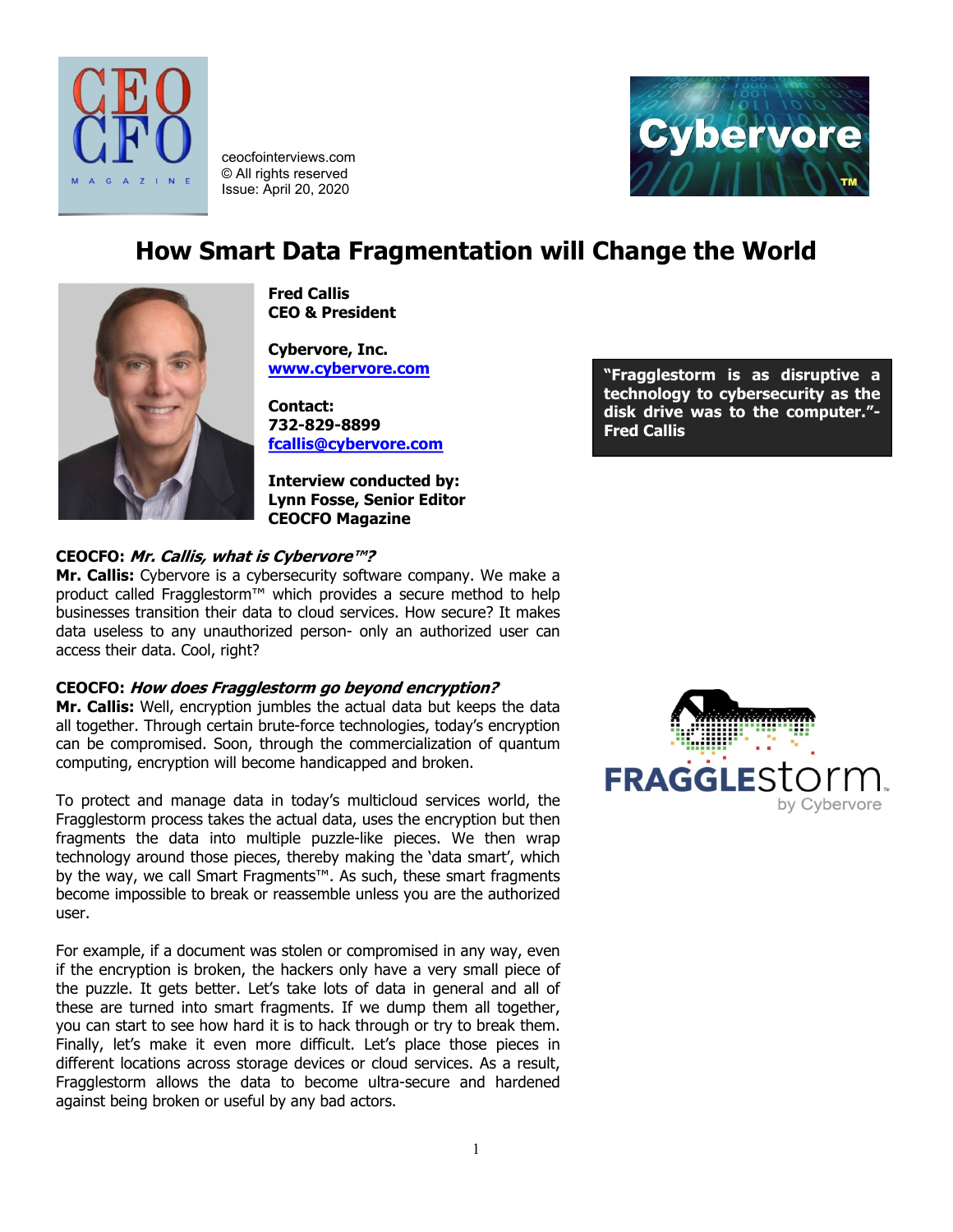## **CEOCFO: Is this a novel approach? Has it been tried before? Is it in use now in other ways?**

**Mr. Callis:** Yes. Think of how data is stored on a disc drive on any computer. Data is separated into pieces on a disc drive which allows the data to be stored more efficiently. However, when you put data on a network or cloud service, you are outside the data center which is why businesses are so concerned about security and resiliency. Regarding how it is in use in other ways, up until recently, encrypting the data was good enough. But times are changing and we believe encryption plus Fragglestorm can fill the void specifically against encryption-breaking systems such as quantum computing.

Our approach enables the fragments themselves to reassemble into a file when authenticated credentials are presented. In today's marketplace other companies may use fragmentation, but no one has developed software that simultaneously assures availability, accessibility, security and ransomware recovery into one product.

# **CEOCFO: How do you create a system that will do this? How do you separate the data and how do you put it back together?**

**Mr. Callis:** It is based upon mathematical algorithms and processes. There is a lot of detail that goes into how fragments are made and how they are made smart. They are connected almost a little bit like the blockchain concept, but it is not public blockchain. It is more of a private blockchain built for performance. As such, a smart fragment would know another smart fragment; how they all go together. You cannot even come up with fake fragments, because they are intelligent to each other. Awesome, right?

# **CEOCFO: Who is using this?**

**Mr. Callis:** Right now we are a software startup. We have early adopter customers that wish to remain anonymous and we have a product release scheduled for the end of this year.

#### **CEOCFO: Who would be the most likely types of companies, industries or size of organizations that you would be targeting? Who needs this more than others?**

**Mr. Callis:** Our initial target market is small to medium-size businesses. They are the biggest targets of cybercriminals and we can help them the most. As far as industry verticals: healthcare, financial services, and legal/accounting.

# **CEOCFO: Would you be working through MSPs or would you be looking at reaching the end customer directly?**

**Mr. Callis:** We work through both MSPs and carriers to offer Fragglestorm. They are market-positioned between their users and cloud services which makes them ideal to work with. Fragglestorm offers MSPs and carriers new ways to further protect their customers as they transition their data to multiple cloud providers. To them, this is a competitive value.

# **CEOCFO: When you are speaking to the right person, do they recognize the concept and the effectiveness?**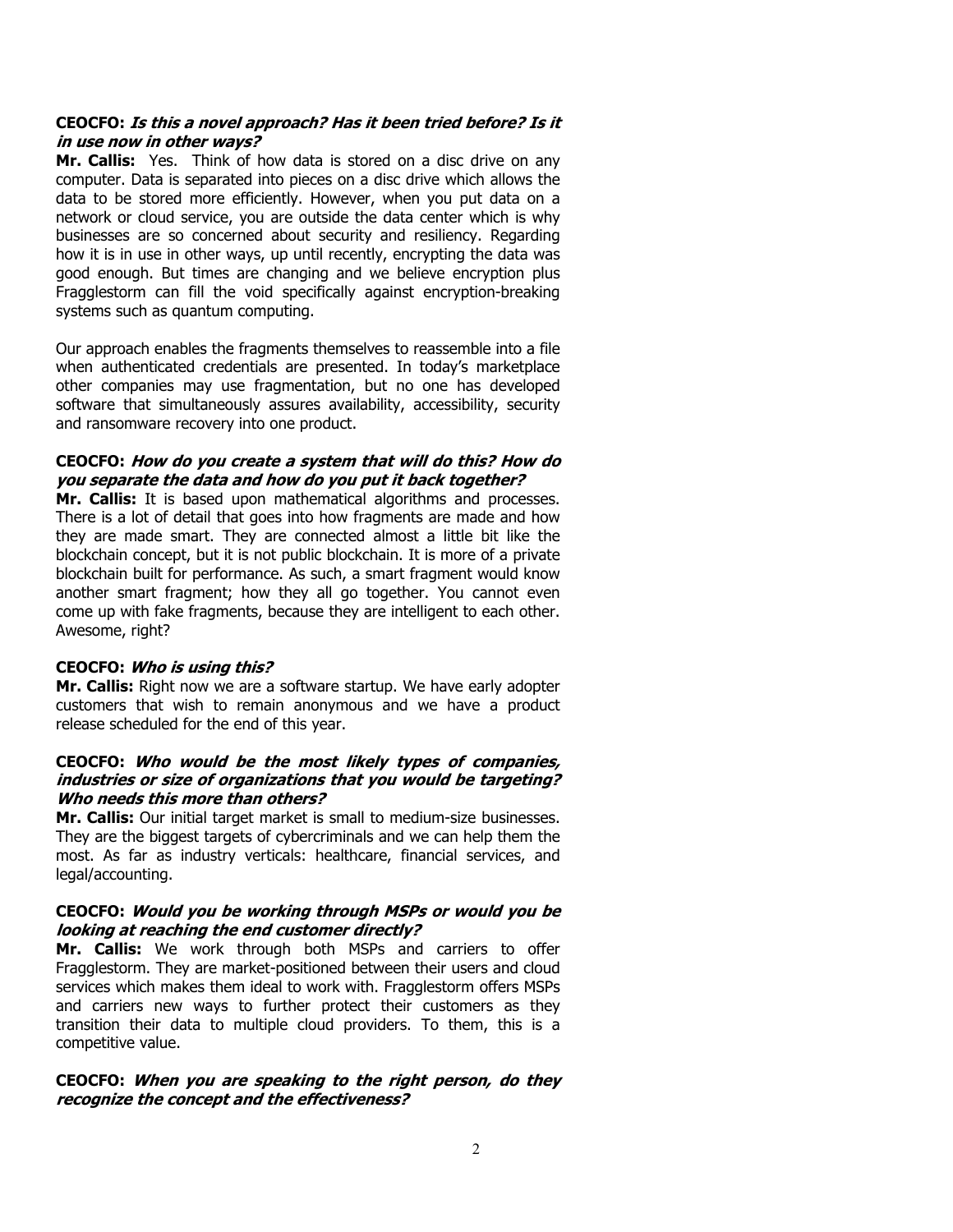**Mr. Callis:** Yes. The example I use is: take your name and social security number as one saved document. By using Fragglestorm, the document is encrypted and then fragmented. Those pieces are wrapped in our secret sauce, copied or replicated as well as versioned into multiple copies. These pieces are then intelligently stored across different locations which could include on-premise devices, PCs/servers, or multiple cloud services. The value here is even if the data is stolen, the hackers only have a piece - if they can break it. That is how Fragglestorm makes data ultra-secure and manageable anywhere.

#### **CEOCFO: Would this be in conjunction with other security measures? How does this come together?**

**Mr. Callis:** We complement other security solutions - we do not replace them. In other words, sometimes the hackers get in or a virus infects computers and servers. They will always need other security products to help them. We are the last line of defense. What we do is make the data useless to any unauthorized user no matter where the data is located; only an authorized user can access and reassemble their data.

## **CEOCFO: Are you seeking funding, partnership or investment as you move forward?**

**Mr. Callis:** Yes. We need money to grow. We have a great management team which is experienced in building new businesses. But in this cybersecurity marketplace, rapid growth requires capital and strategic alliances. It takes a village. We are in a business where hopefully, a.k.a. through hard work, we can align with the right lead investment firm.

## **CEOCFO: When did you recognize that this was the way to go as a product? When did you recognize this was something needed and that you could do it?**

**Mr. Callis:** About two years ago, we were awarded a patent for Smart Data Fragmentation™ after years of researching and looking deeper into the security and management of data. We found so many businesses were getting hacked or ransomed regardless of all the security products they had installed. We also noticed that corporate hacks and breach reports were showing up on national and global news channels, not just on tech news.

With the rise of quantum-computing which greatly handicaps encryption and the ongoing exposure to financial penalties, legal, and compliance problems, we concluded there is a huge growing market place for smart data fragmentation.

# **CEOCFO: There are so many ideas to look at regarding cyber security. Why Cybervore now?**

**Mr. Callis:** Data is a business's most important asset and it is also a huge liability. Today's basic business operations and intelligence require data to be safe and resilient. If they cannot get to their data to make decisions or operate, they are out of business. This is especially true for small to medium-sized businesses which are the fastest-growing piece of the U.S. economy.